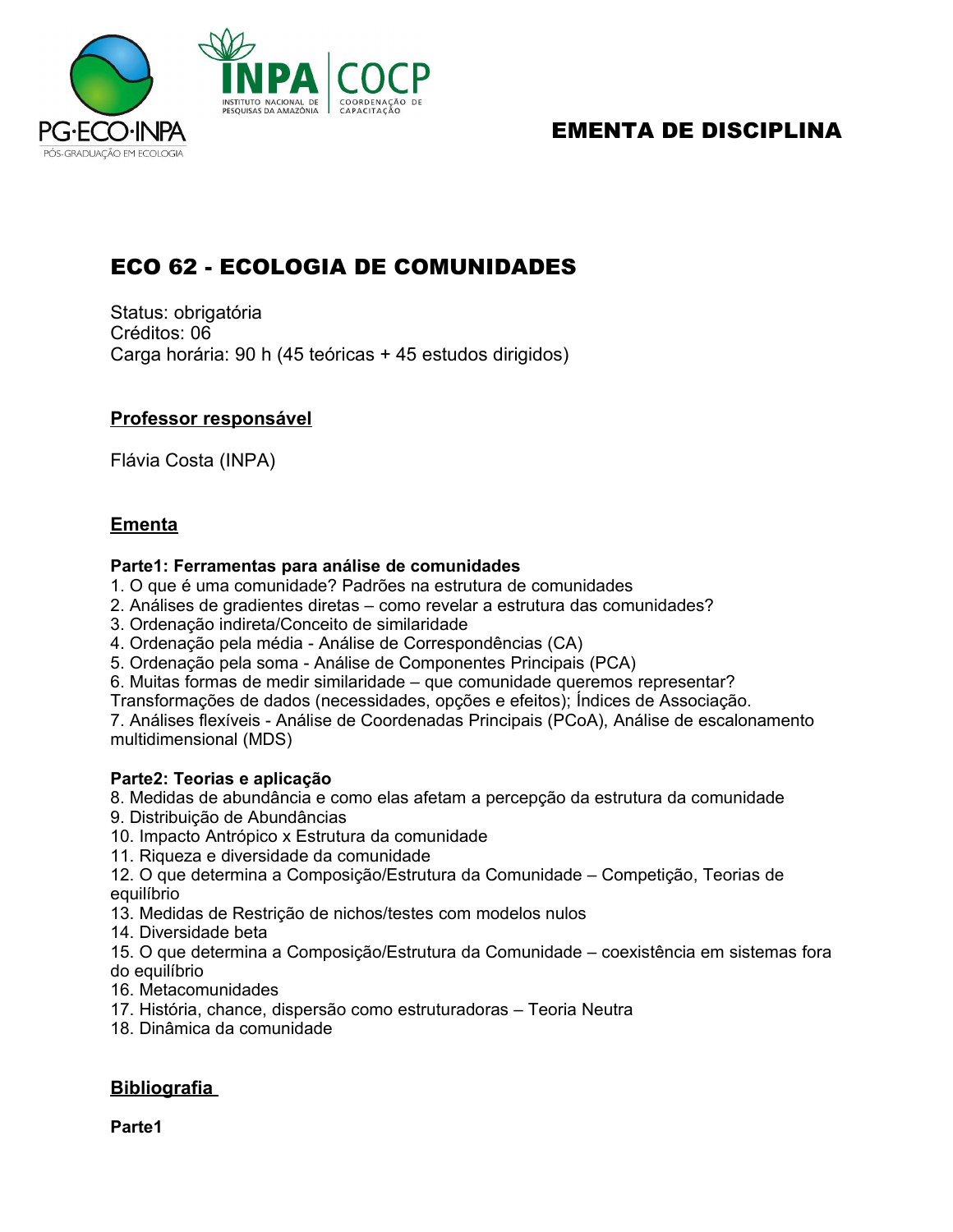Borg, I. & Groenen, P. 1997. Modern Multidimensional Scaling. Springer-Verlag, New York.

- Faith, D.P.; Minchin, P.R. & Belbin, L. 1987. Compositional dissimilarity as a robust measure of ecological distance. Vegetatio 69: 57-68.
- Gauch, H. G. 1982. Multivariate analysis in community ecology. Cambridge University Press, Cambridge, England.
- James, F.C. & McCulloch, C.E. 1990. Multivariate analysis in ecology and systematics: Panacea or Pandora's box? Annual Review of Ecology and Systematics 21:129-166.
- Kenkel, N.C. & Orlóci, L. 1986. Applying metric and nonmetric multidimensional scaling to ecological studies: some new results. Ecology 67(4):919-928.

Legendre, P. & Legendre,L. 1998. Numerical Ecology. Elsevier, Amsterdan, The Netherlands.

- Leibold, M.A. & Mikkelson, G.M. 2002. Coherence, species turnover, and boundary clumping: elements of meta-community structure. Oikos 237-250.
- Manly, B. F. J. 1997. RT A program for randomization testing. Centre for Applications of Statistics and Mathematics, University of Otago, version 2.1.
- McCune, B & Grace, J.B. 2002. Analysis of Ecological Communities. MjM Software Design, Oregon, USA.
- Minchin, P. R. 1987. An evaluation of the relative robustness of techniques for ecological ordination. Vegetatio 69: 89-107.
- Minchin, P.R. 1987. Simulation of multidimensional community patterns: towards a comprehensive model. Vegetatio 71:145-156.

## **Parte2**

Feinsinger, P. 2001. Designing field studies for biodiversity conservation. Island Press, Washington, 212 p.

- Gotelli, N.J. & Graves, G.R. 1996. Null Models in Ecology. Smithsonian Institution Press, Washington and London.
- Hubbell, S.P. 2001. The unified neutral theory of biodiversity and biogeography. Princeton University Press, Princeton and Oxford.
- Huston, M.A. 1994. Biological Diversity –the coexistence of species on changing landscapes. Cambridge University Press, Cambridge.
- Krebs, C.J. 1989. Ecological Methodology. HarperCollins Publishers.
- Magurran, A.E. 2004. Measuring biological diversity. Blackwell Publishing.
- Morin, P. 1999. Community Ecology, Blackwell Science.
- Verhoef, Herman A., and Peter J. Morin. 2010. Community Ecology. Oxford: Oxford University Press.
- Real, L.A. & Brown, J.H. 1991. Foundations of Ecology Classic papers with commentaries. The University of Chicago Press, London.

## Leituras sugeridas para as aulas

## **O que é uma comunidade?**

Morin - Capítulo 1

- Fauth, J.E;Bernardo,J.;Camara,M.;Resetarits,Jr.,W.S.;Buskirk,J.V.;McCollum,S.A. 1996. Simplifying the jargon of community ecology: a conceptual approach. The American Naturalist 147: 282-286.
- Wilson, J.B.; Whittaker, R.J. 1995. Assembly rules demonstrated in a saltmarsh community. Journal of Ecology 83: 801-807.
- Leibold, M.A. & Mikkelson, G.M. 2002. Coherence, species turnover, and boundary clumping: elements of meta-community structure. Oikos 237-250.
- Ricklefs, Robert E. 2008. Disintegration of the ecological community. *The American naturalist* 172: 741-50.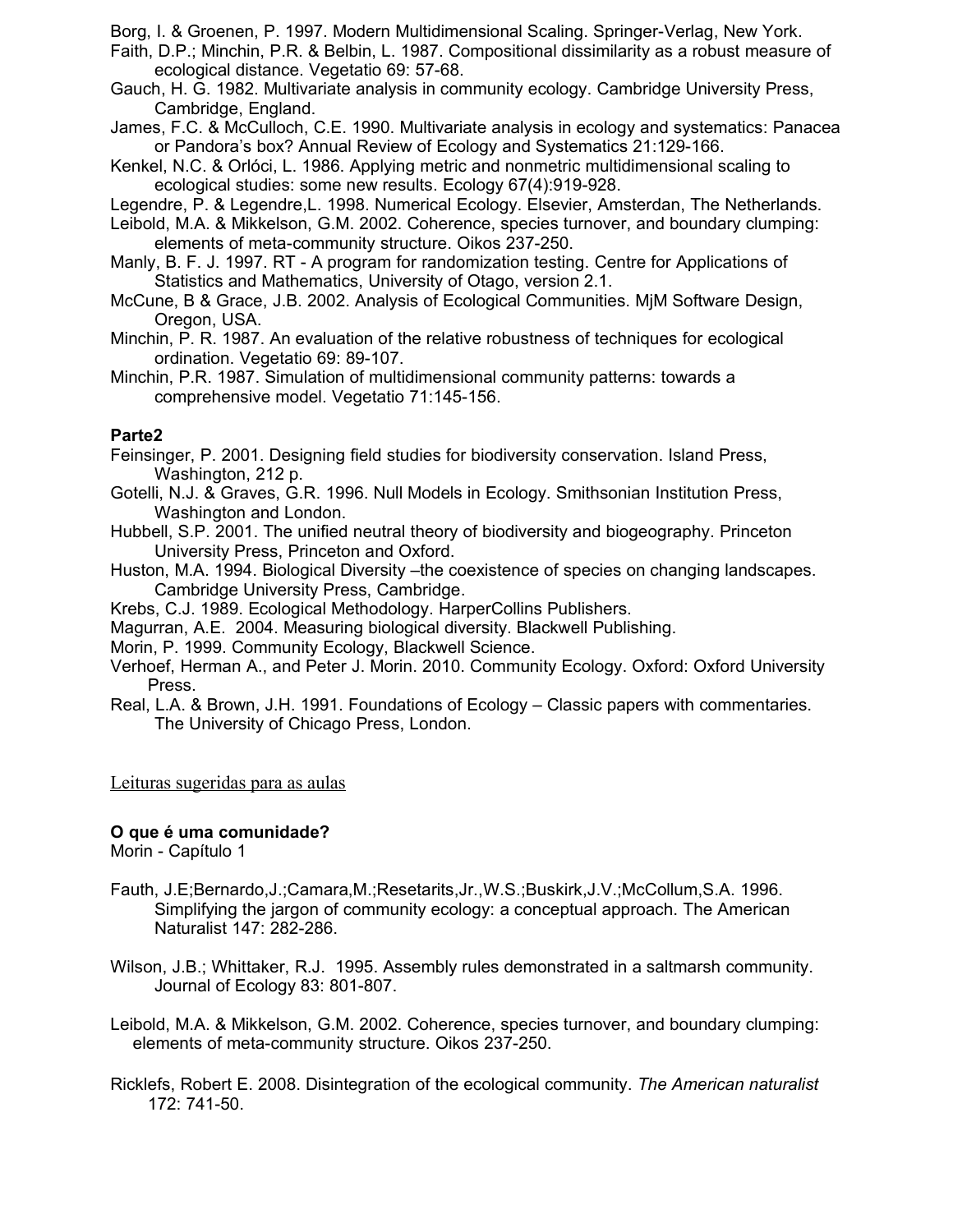#### **Abundância dos organismos na comunidade**

Costa, F. R.C., and W.E. Magnusson. 2010. The Need for Large-Scale, Integrated Studies of Biodiversity - the Experience of the Program for Biodiversity Research in Brazilian Amazonia. *Natureza & Conservação* 8: 3-12.

#### **Distribuição de Abundâncias**

Gotelli – Cap.3. Relative Abundance Hubbell – Cap.2 On current theories of relative species abundance.

#### **Impacto antrópico x estrutura da comunidade**

Feinsinger - Capítulo 9. Species diversity: easy to quantify, but what does it mean?

- Hill, J.K.; Hamer,K.C.; Lace,L.A ; Banham,W.M.T. 1995. Effects of selective logging on tropical forest butterflies on Bun, Indonesia. J.Ap.Ecology 32:754-760.
- Watt, A.D. 1998. Measuring disturbance in tropical forests: a critique of the use of speciesabundance models and indicator measures in general. J. Ap. Ecology 35: 467-469.
- Nummelin,M. 1998. Log-normal distribution of species is not a universal indicator of rain forest disturbance. J.Ap.Ecology 35: 454-457.

Riqueza e Diversidade Gotelli – cap.2

Magnusson & Costa. Evenness is often an anti-diversity index.

#### **Coexistência no equilíbrio - competição**

Huston - Cap.4

- Silvertown, J.; Dodd, M.E.; Gowing, D.J.G. & Mountford, J.O. 1999. Hydrologically defined niches reveal a basis for species richness in plant communities. Nature 400: 61-63.
- Wright, S.J. 2001. Plant diversity in tropical forests: a review of mechanisms of species coexistence. Oecologia 130: 1-14.
- Pianka, E.R. 1973. The structure of lizard communities. Annual Review of Ecology and Systematics 4:53-74.

#### **Medidas de Restrição de nichos/testes com modelos nulos**

Gotelli – Cap4

Winemiller, IK. and E. R. Pianka. 1990. Organization in natural assemblages of desert lizards and tropical fishes. Ecological Monographs 60:27-55.

#### **Diversidade Beta**

Margules,C.R.; Pressey,R.L.; Williams,P.H. 2002. Representing biodiversity: data and procedures for identifying priority areas for conservation. Journal of Bioscience 27:309- 326.

#### **Coexistência fora do equilíbrio**

Huston - Cap.5

#### **Metacomunidades**

Cap 5 de Verhoef, Herman A., and Peter J. Morin (eds) 2010. *Community Ecology*. Oxford: Oxford University Press. Cap 11 Morin 1999